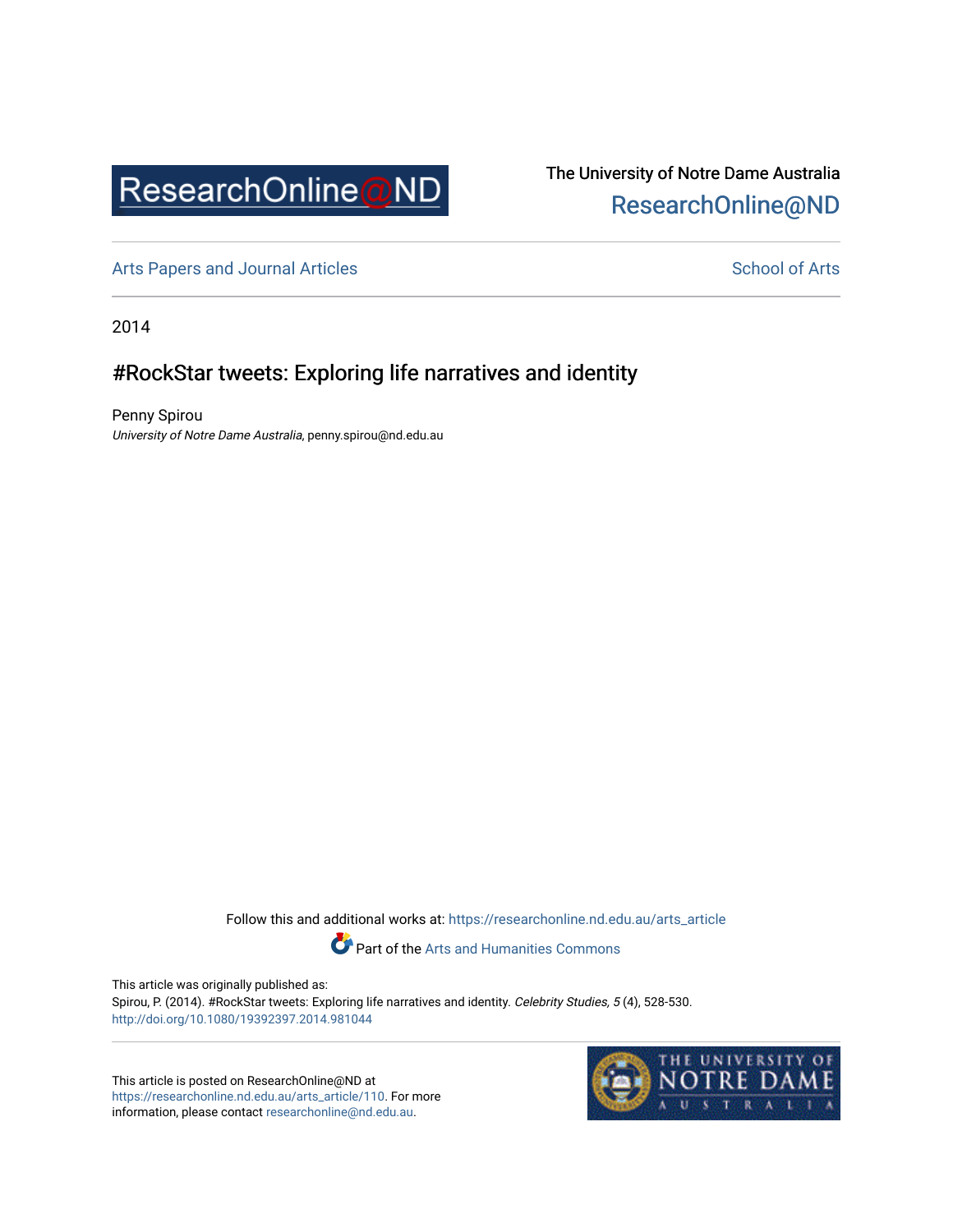**This is an Accepted Manuscript of an article published in Celebrity Studies on 17 Nov** 

**2014, available online:** 

**http://www.tandfonline.com/doi/abs/10.1080/19392397.2014.981044#.VLMgyiuUd8E**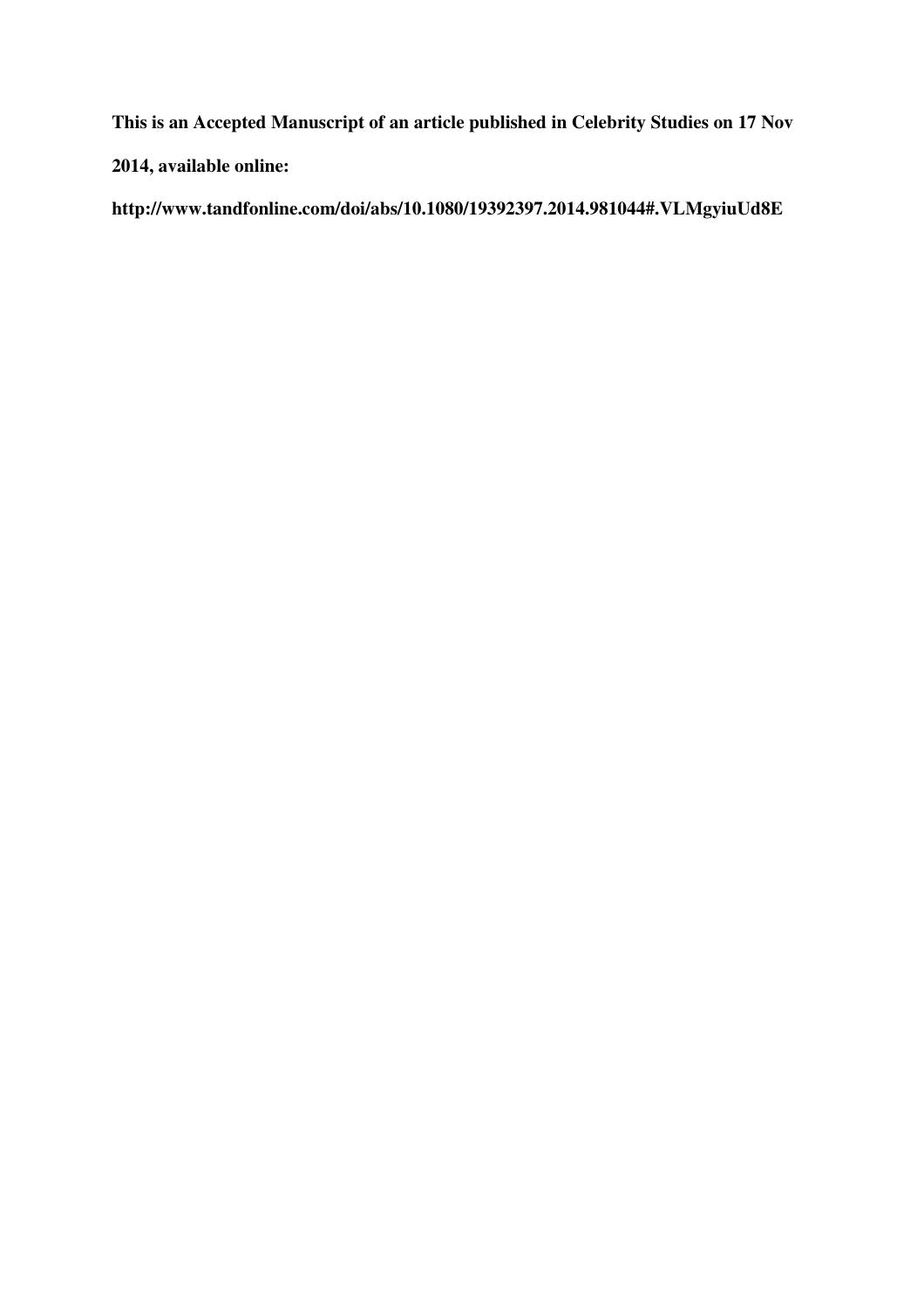## **#RockStar tweets: Exploring life narratives and identity**

Penny Spirou, The University of Notre Dame, Australia Email: pspirou@gmail.com

'Isn't the end of anything really just the beginning of something else?' Nikki Sixx @NikkiSixx, 15 February 2014.

The seemingly direct connection between the fan and the rock star appears closer than ever with the introduction of Twitter. Here, the life narratives of the rock star can be monitored yet manipulated depending on time and space. In this essay I integrate auto/biography theory to argue that rock stars primarily use Twitter for instantaneous autobiography and self-life narrative. The rock star uses social media in order to represent aspects of their life and identity as it happens, on their own terms. Will Straw suggests that the history of music is the history of music *stars* and the industry is organised around starmaking. He discloses that music fans are those who are fans of musicians that seemingly speak directly to them (Straw 2001, p. 74). Through social media platforms, including Twitter, the fan/follower can track the every move and every thought of the rock star as they upload content (including images, pictures, and music files) to their page.

I focus here on Mötley Crüe founder, Nikki Sixx, who announced in February 2014 that the rock group would disband after their final world tour. His featured Tweet suggests a new direction that his life (and public narrative) will take. Unlike some rock stars whose social media pages are clearly run by assistants/managers (in the first instance, they are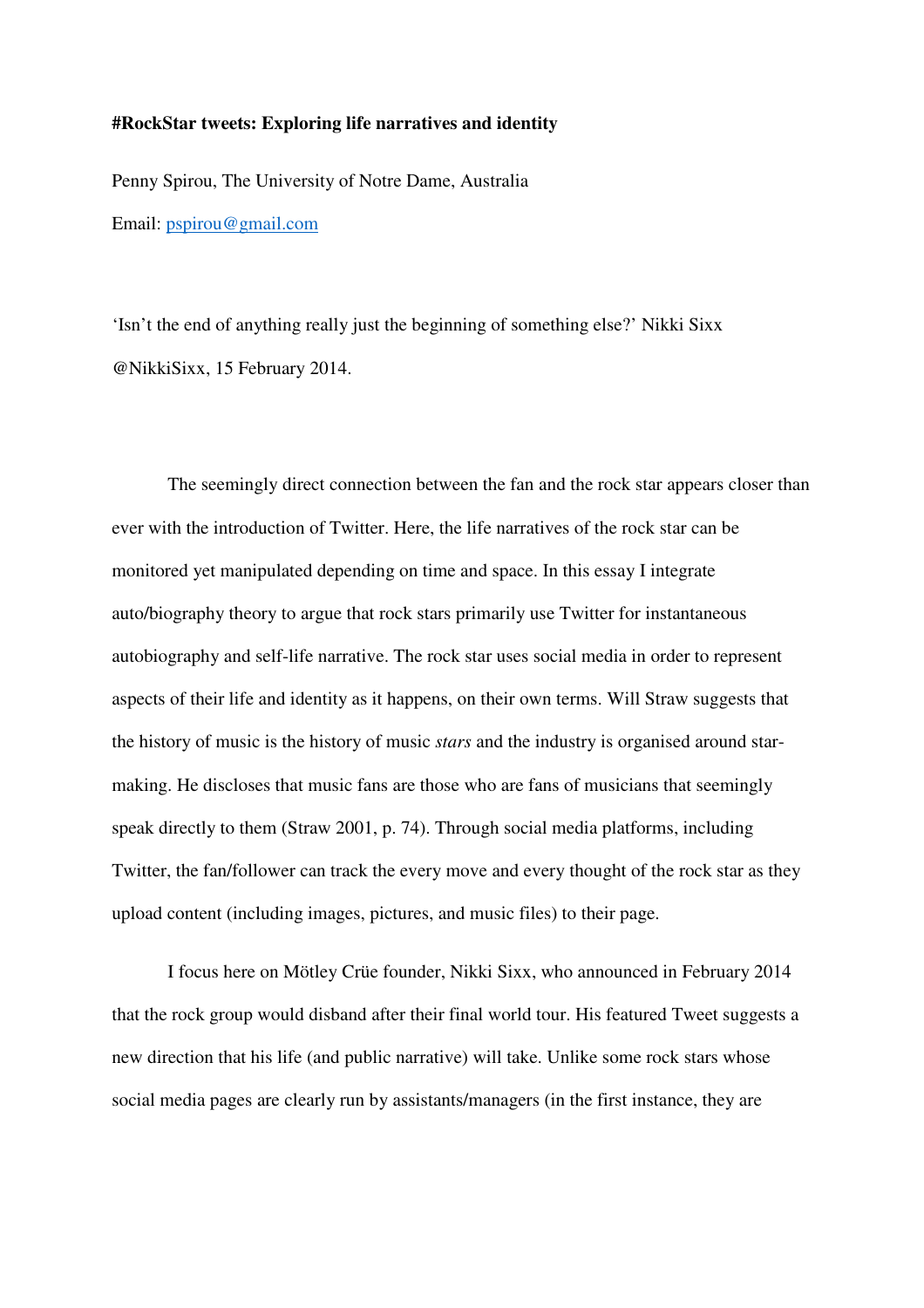written in the third-person), Sixx's social media persona is convincingly operated by the artist himself. In an interview with Loudwire, Sixx talks through why he uses Twitter:

Because it's an artist doing it, because it's a human being doing it, it's not an assistant or the management company, or the record company tweeting for you. You're going to say s–t that's going to ruffle feathers or you're going to stay stuff that's really personal and other people can really relate to it. That's what I like about it, I've embraced it (Sixx in Wilkening 2012).

Whilst Sixx claims an element of autobiography in his use of social media, he does not hesitate to employ them as marketing and branding tools, such as the promotion of his band or radio show, Sixx Sense. Yet, ultimately, these factor into his public identity and become a part of his autobiography.

Laurie McNeill frames Facebook (which can be applied to Twitter) in terms of posthuman auto/biography. She suggests that the profile is only a two-dimensional portrait, designed for a basic autobiography. Autobiographical performance is limited on the platform due to the technology utilised (2012, p. 70). One of the clear limits is space, in terms of length of posts and time: restricted by a certain number of characters, whilst older posts are buried by more recent updates. Linking this to Sixx's Twitter, it is by no means a detailed and complete autobiography (although, arguably, nothing ever could be), however it appears that it comes directly from the individual, as opposed to the more traditional media format where individuals including managers, publishers and ghost writers intervene. The avoidance of such interferences therefore promotes a seemingly more authentic relationship, which fans value.

The authenticity of Sixx's Twitter account is verified by the 'blue tick symbol' provided by Twitter for official accounts (see Twitter Help Center, 2014). Muntean and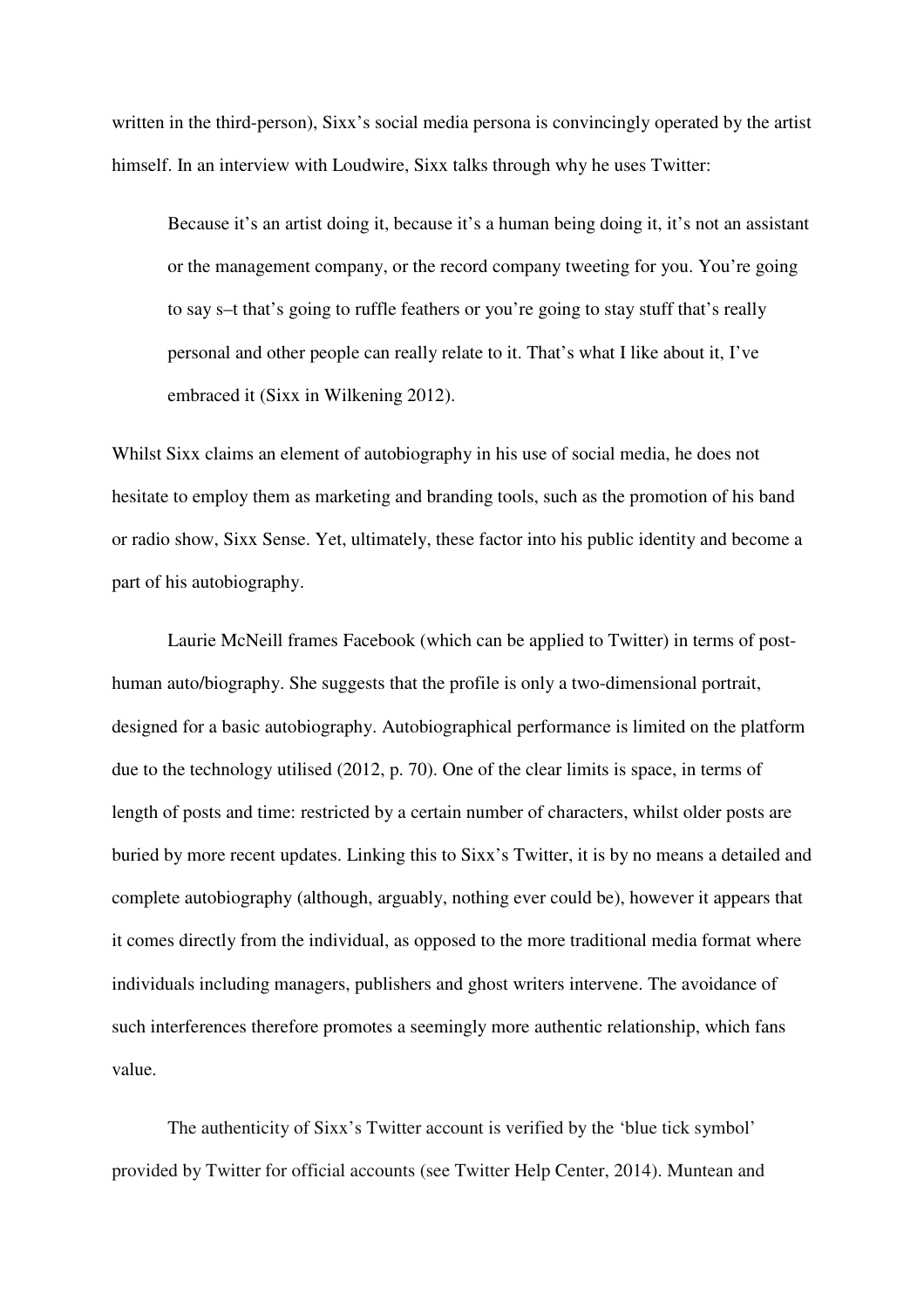Petersen say that the core reason for account verification is, 'a means to disclose their true interior state of being and to counter… narratives circulating about them' (2009). It appears that the celebrity uses social media to 'set the record straight' and clarify any unsanctioned media representations of them. For example, Sixx has confirmed rumours that his published autobiography, *The Heroin Diaries: A Year in the Life of a Shattered Rock Star* (2007), will be adapted into a Broadway play: 'Ive been getting asked this a lot lately… The answer is: Yes, "The Heroin Diaries" book is being turned into a broadway play' (posted on Twitter, 15 November 2012, 9:32pm).

In light of this example, José Van Dijck proposes that Twitter and its mediated practices have, generally speaking, six 'modes of addressing'. They include conversation and dialogue, collaboration and exchange, self-expression and self-communication, status updating and checking, information and news sharing and finally marketing and advertising (2011, p. 337). For the celebrity Tweeter, any of these 'modes' can come in to play. In the case of Nikki Sixx it is a conversation/dialogue between him and his fans, collaboration/exchange between him and fellow music artists in industry, status updating/checking-in to his private life and experiences, self-expression/communication of his deeper thoughts, information/news sharing on his career and finally the marketing and advertising of his own (new and old) ventures. Social media sites are powerful tools in establishing strong, intimate connections between the star and the fan and the music artist and the entertainment industry which, in turn, provides opportunity for marketing, promoting and branding the star beyond their musical persona.

In order to continue to expand the audience reach of Sixx's celebrity image (beyond Twitter) as well as being a commercial exploitation of that image, Sixx concurrently published his autobiography (cited above), his book of photography (Sixx 2011) and contribution to the band's autobiography (Sixx et al, 2002). Sixx's Twitter feed during these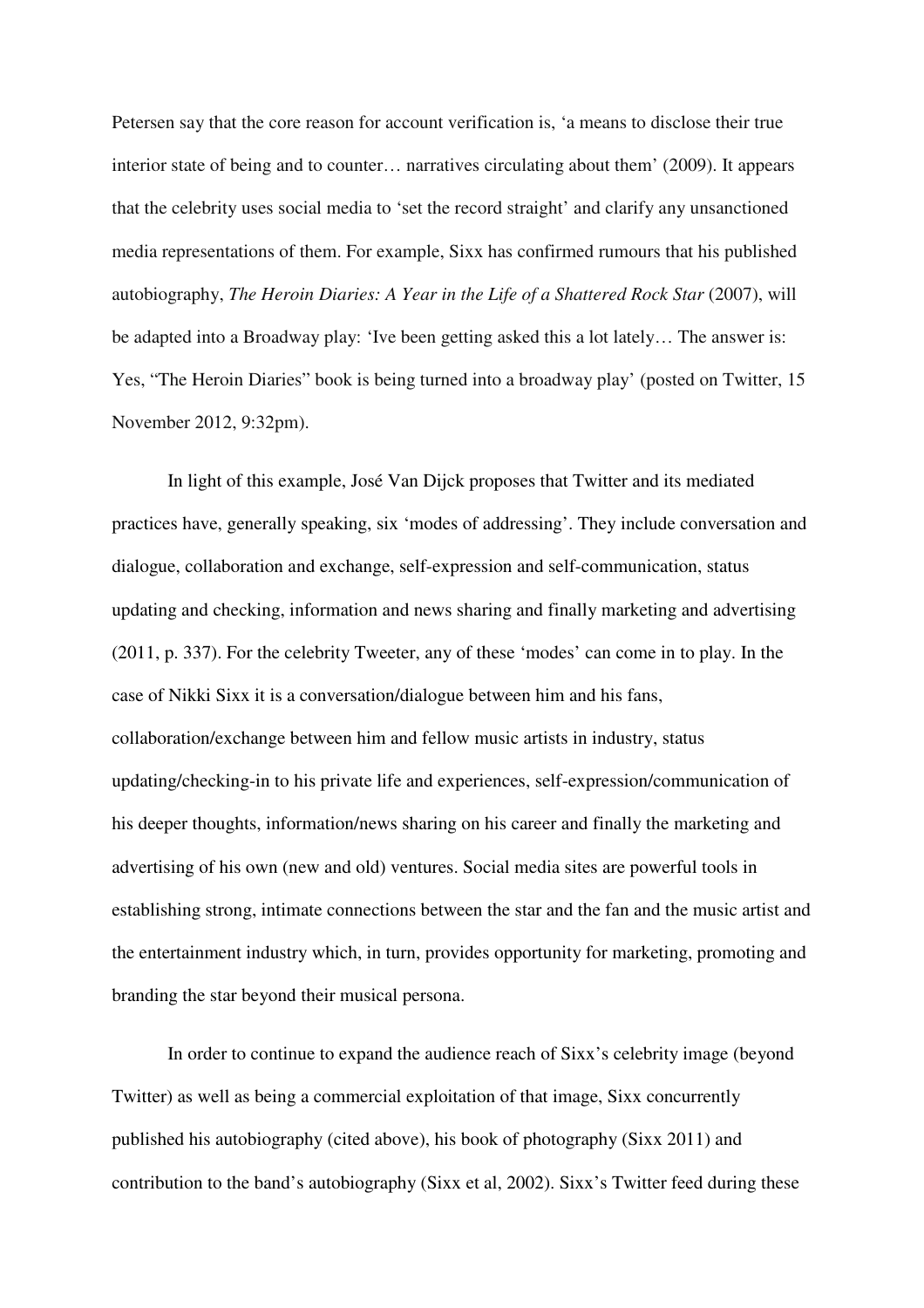phases becomes a promotional platform for the publications. The set-up of these social media sites, principally Twitter, lack detail, so the autobiography is stunted in its development. Regardless, there is enough material uploaded via Sixx for fans and followers to feel a great sense of connection to the rock star and they can refer to the published texts Sixx has authored for detail. The issue here is not just of limits in space but frequencies in time. The official merchandise of Sixx, including the autobiography and photo book, are longer and are more sustained in terms of time, than his Tweets. Perhaps Sixx's publications add the third dimension (another level of detail) to the two dimensionality McNeill (above) proposes that social media claims. With this in mind, Nikki Sixx's tweets need to be read in the context of other media forms (including social media, published works and radio appearances). If 'the medium is the message', as McLuhan proposed (McLuhan 1964, p. 7), then social media's form of engagement is instant and soon forgotten, unlike other mediums including the written auto/biography. The most recent posts are featured at the top of the page for all sites as these are of most interest for fans/followers.

Akin to other (celebrity) Twitter accounts, Sixx's Twitter provides a sense of autobiography that is instant and spontaneous, yet restricted by time and space. It is limited in time by the primacy placed on the most recent tweets, and in space by the 140 character limit per tweet. Social media sites do not flow like a traditional auto/biography would. They do not follow a simple linear narrative structure and in addition, are punctured with comments, replies and posts from multiple users. Also, it is difficult to compile all of the Tweets a celebrity account has ever posted, as the most recent ones take preference. The case in point here is that social media creates a stunted autobiography because of space and time limits. It also creates a promotional stunt (the idea that Twitter is stunted as a promotional tool). Twitter, as a tool for new autobiography, fuses this stunting while at the same time offering dialogic, interactive and continually expanding narratives of the self as celebrity.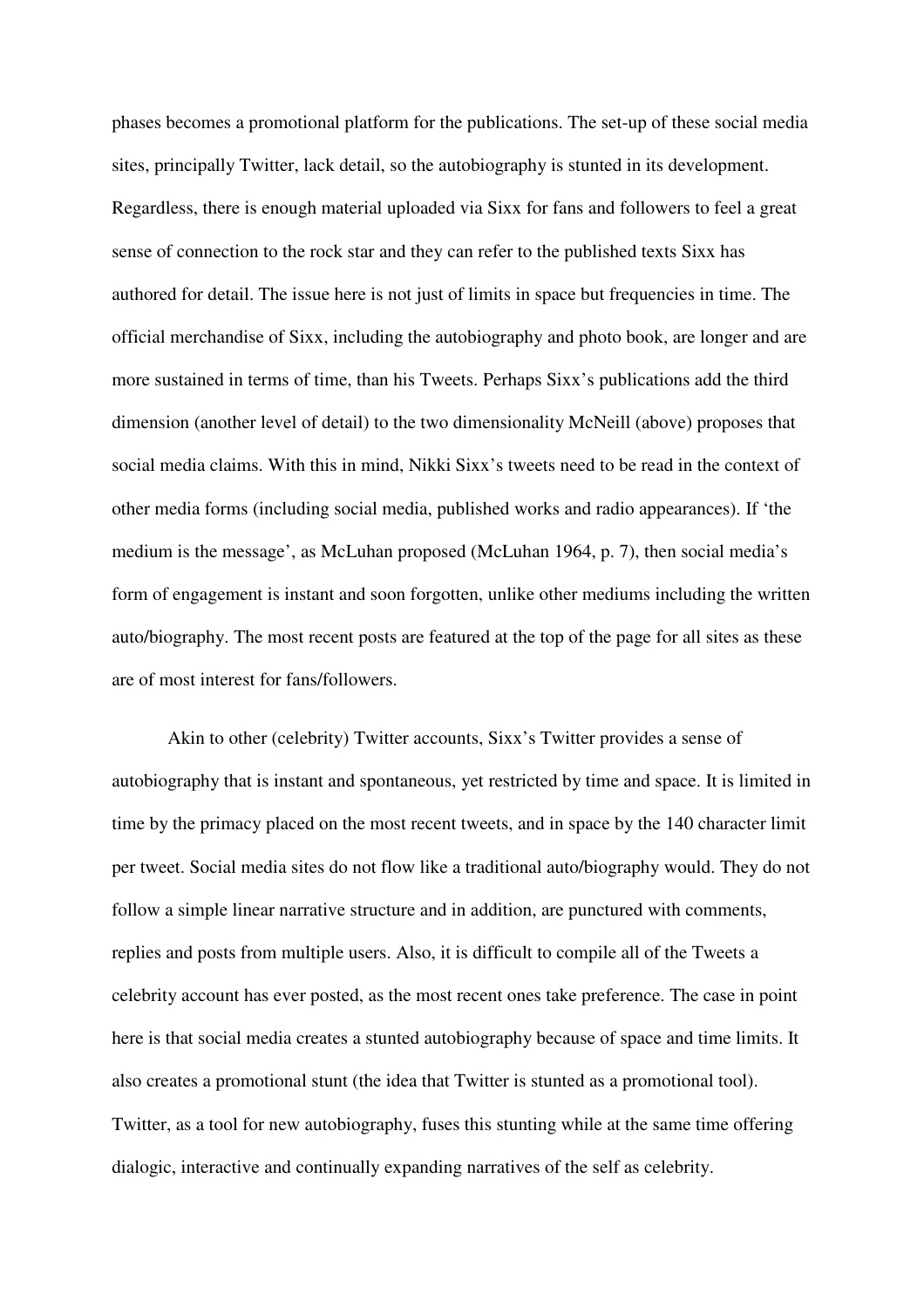## **References:**

- Dijck, J.V., 2011. Tracing Twitter: The rise of a microblogging platform, *International Journal of Media & Cultural Politics*, 7 (3), 333-348.
- Mandiberg, M., 2012. *The social media reader*. New York & London: New York University Press.
- McLuhan, M., 1964. *Understanding media: The extensions of man*, New York McGraw-Hill.
- McNeill, L., 2012. There is no 'I' in network: social networking sites and posthuman auto/biography, *Biography*, 35 (1).
- Muntean, N. & Petersen, A.H., 2009. Celebrity twitter: strategies of intrusion and disclosure in the age of technoculture, *M/C Journal*, 12 (5).
- Sixx, N., T. Lee, M. Mars, V. Neil and N. Strauss. 2002. *The Dirt: Confessions of the World's Most Notorious Rock Band*, New York, HarperCollins.
- Sixx, N. & Gittins, I., 2007. *The Heroin Diaries: A Year in the Life of a Shattered Rock Star*, New York, Simon & Schuster.
- Sixx, N., 2011. *This is Gonna Hurt: Music, Photography and Life Through the Distorted Lens of Nikki Sixx*, New York, HarperCollins.
- Straw, W., 2001. Star Profiles 1: Elvis Presley, The Beatles, Bob Dylan, Jimi Hendrix, The Rolling Stones, James Brown, Marvin Gaye, *The Cambridge Companion to Pop and Rock*, edited by Simon Frith, Will Straw & John Street. Cambridge University Press, Cambridge.